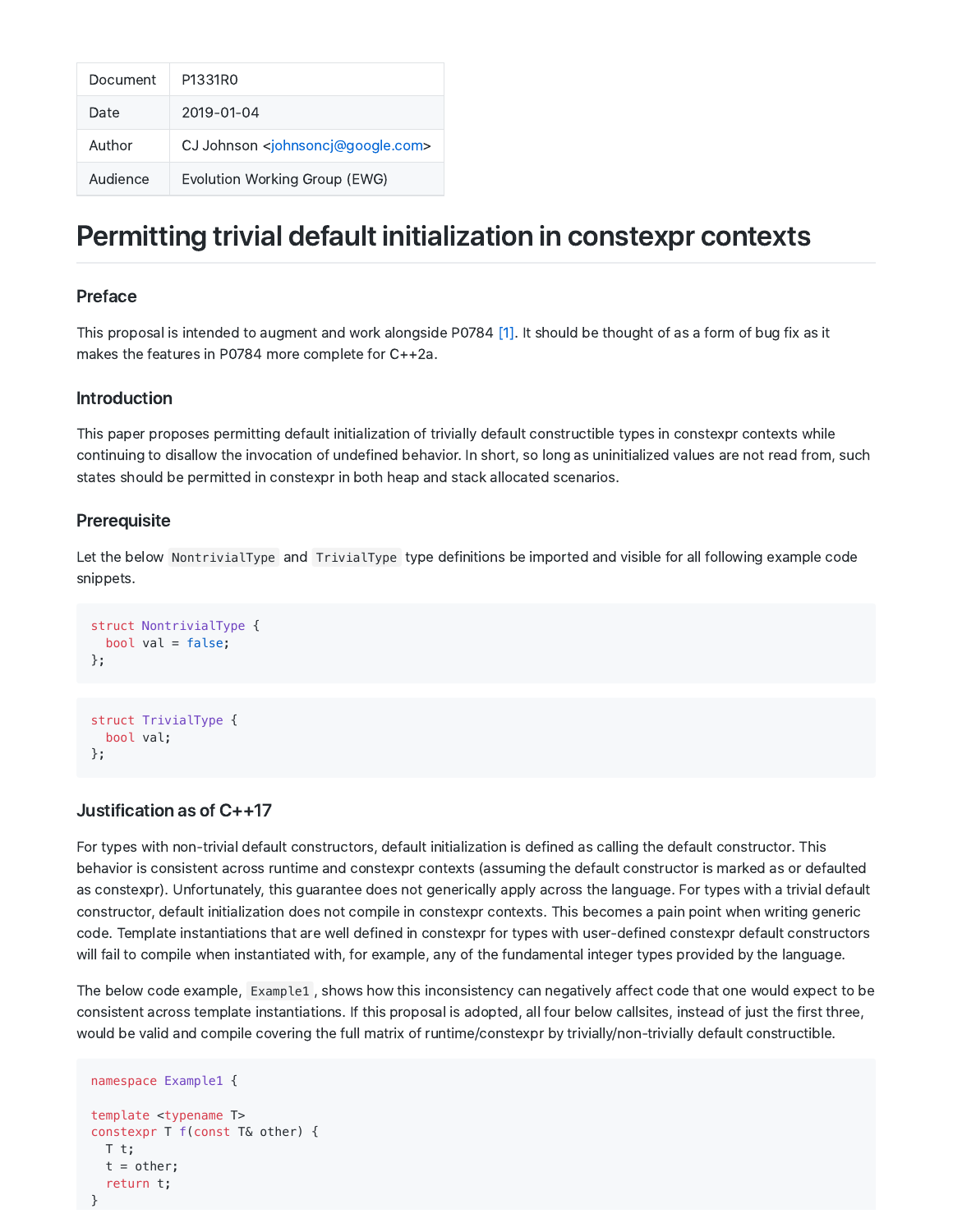```
// These three successfully compile
auto nontrivial_rt = f(NontrivialType{}');
auto trivial_rt = f(TrivialType{}});
constexpr auto nontrivial ct = f(NontrivialType{};
// As of C++17, this fails to compile meaning `Example1::f(const T&)` is not
// generic
constexpr auto trivial_ct = f(TrivialType{});
} // `namespace Example1`
```
Note: nontrivial\_rt is constant initialized since Example1::f<NontrivialType>(...) is valid in constexpr. As a bonus, by making Example1::f<TrivialType>(...) valid in constexpr, trivial\_rt will also be given constant initialization.

#### Justification for C++2a

auto\*  $t = new T[1]$ ;  $t[0] = other;$ T out =  $t[0]$ ; delete[] t;

In addition to the unexpectedly inconsistent behavior demonstrated above, the presence of P0784 [1] in C++2a strengthens the need for this proposed change. Uninitialized memory in the form of default initialized trivially default constructible values is available, but only when heap allocated. This proposal would simply fix the "bug" disallowing that same behavior for stack allocated variables.

The below examples, Example2 and Example3, show side-by-side what should be semantically equivalent functions. The current C++2a draft standard, with the adoption of P0784, would permit, in constexpr contexts, the function definitions that use heap allocation but not the function definitions that use stack allocation. This proposal, if adopted with P0784, would result in all four below function callsites being valid.

```
namespace Example2 {
template <typename T>
constexpr T f1(const T& other) {
 auto* t = new T;
 *t = other;T out = *t;delete t;
 return out;
}
template <typename T>
constexpr T f2(const T& other) {
 T t;
 t = other;T out = t;
  return out;
}
// Successfully compiles
constexpr auto trivial_ct_h = f1(TrivialType{});
// Fails to compile meaning `Example2::f1(const T&)` and
// `Example2::f2(const T&)` are observably different
constexpr auto trivial_ct_s = f2(TrivialType{}};
} // `namespace Example2`
namespace Example3 {
template <typename T>
constexpr T f1(const T& other) {
```